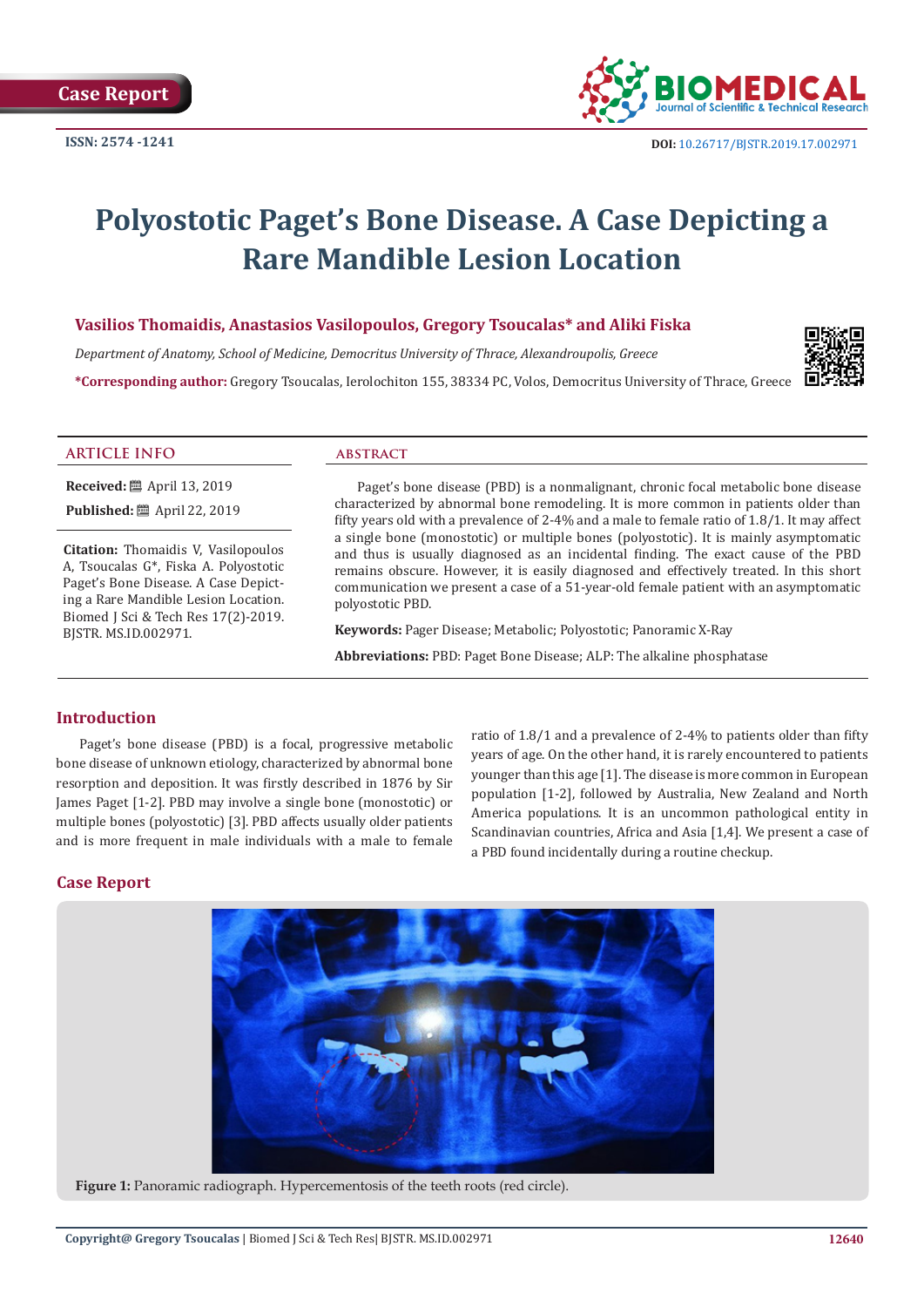

**Figure 2:** Bone scintigraphy showing increased radionuclide uptake at the fourth and fifth lumbar vertebrae, the sacrum, the sacroiliac joints bilaterally, the pelvis bones and the left femoral bone.



**Figure 3:** Left femur X-Ray. Abnormal thickening of the bone cortex.

A 51-year-old female patient reported to an oral and maxillofacial practice in Alexandroupolis for a routine cluster of examinations. The panoramic radiography revealed hypercementosis of the teeth roots (rare finding) with no prominent chin region or a symmetric enlargement of the jaw (Figure 1). Paget bone disease was suspected, and so a bone scintigraphy was ordered. Bone scintigraphy was conducted under a  $\gamma$ -camera using the

radionuclide Tc-99m, showing increased radionuclide uptake at the fourth and fifth lumbar vertebrae, the sacrum, the sacroiliac joints bilaterally, the pelvis bones and the left femoral bone (Figure 2). An x-ray of the left femoral bone was also conducted, where thickening of the bone cortex was found (Figure 3). The alkaline phosphatase (ALP) enzymes levels were abnormally increased, measuring 299 U/l compared to the normal values of 20-130 U/l, while the SGOT and SGPT transaminase levels remained normal. Although patient reported no pain or other symptoms, a diagnosis for a polyostotic Paget's disease based on the radiographic, bone scintigraphy and biochemical findings was made.

### **Discussion**

The pathogenesis of PBD is still unknown. Increased osteoclastic activity is seen on the affected regions, followed by abnormal bone deposition, resulting in a disarranged bone architecture with reduced durability. The most common theory suggests an interaction of genetic, viral and environmental factors [1-2]. The bones typically involved in PBD include the pelvis, the spine, both femora and the bones of the skull, but PBD may be observed to any other skeletal region [2,4]. The disease is mainly asymptomatic and is being diagnosed mostly incidental during routine radiographs or due to an elevated serum level of the alkaline phosphatase (ALP) enzyme. Symptomatic patients complain mainly about pain. Bone deformities or fractures may also be present at the time of the diagnosis [2]. PBD is accompanied with a plethora of complications; produced by the abnormal bone remodeling, including permanent hear loss, dementia, headaches, spinal canal stenosis, paraplegia, obstructive hydrocephalus and cranial neuropathy [2,4].

Diagnosis is made after considering the clinical features, the radiographic images and the biochemical blood reports. X-Rays are important for diagnosing PBD. A decrease of bone density may be revealed as a result of the elevated osteoclastic activity, which may coexist with sclerotic lesions. Bone scintigraphy is also important to clarify the total extend of the disease [2]. The biochemical marker recommended in clinical practice is the total serum ALP, combined with liver function tests. The preferred treatment of PBD is the the application of anti-resorptive drugs such as bisphosphonates, such as alendronate [2,4]. Nuclear medicine bone scintigraphy evaluates physiology on a molecular level, thus providing an earlier detection of bone lesions before morphologic change is evident. Bone scans detect PBD earlier than radiographs and computed tomography. PDB very rarely affects the mandible. A further progrees of the PBD could cause deformation of the affected osseous region of the mandible, resulting to severe esthetic or prosthetic problems. Due to the fact that some reports provide evidence of PDB associated with other diseases arising in the affected region that cause additional burden to the patients such as osteomyelitis of jaws, osteosarcoma, tumours with prominent giant cells, hyperparathyroidism, and resorption of teeth [5], a continuous monitor of the patient was suggested. A biopsy of the bone is characterized by unique histological features and sometimes necessary to confirm the diagnosis, especially in cases with rare depictions of the disease [5].